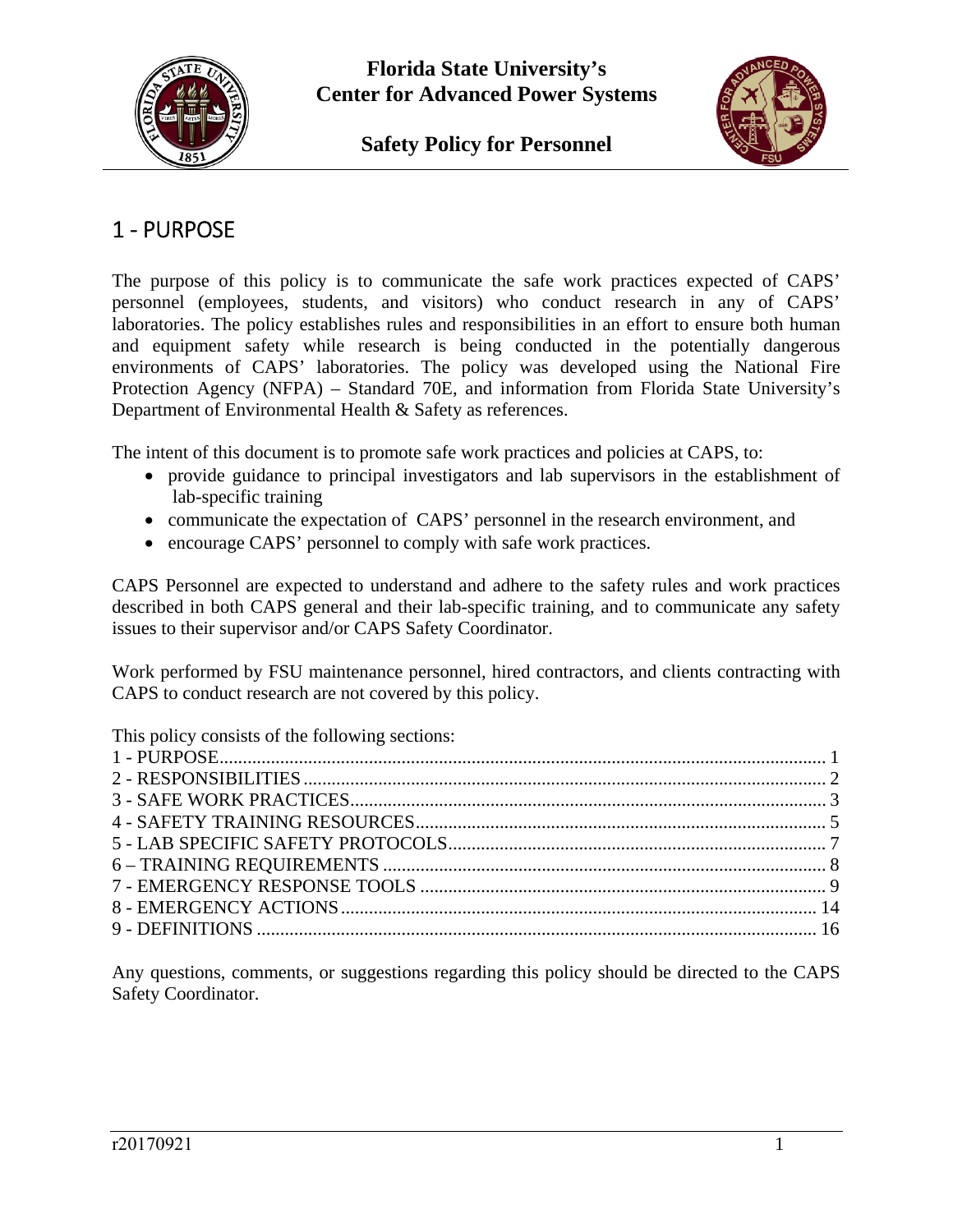



# 2 ‐ RESPONSIBILITIES

## **CAPS Administrators and Safety Coordinator**

- Promote safe work practices and policies
- Make general safety training readily accessible to CAPS' personnel
- Furnish CAPS' personnel with appropriate PPE
- Assist principal investigators and lab supervisors in the establishment of lab-specific training
- Facilitate the appropriate response to any safety-related incident experienced at CAPS' facilities

## **Principal Investigators and Lab Supervisors**

- Understand and adhere to CAPS safety policy
- Develop lab specific safety protocols for their lab area(s)
- Ensure that appropriate PPE is available to, and in good working condition for CAPS' personnel under their supervision
- Educate CAPS' personnel under their supervision about the specific hazards associated with their research
- Encourage CAPS' personnel under their supervision to comply with CAPS policies and safe work practices

### **Personnel, Students and Visitor Responsibility**

- Understand and adhere to the safety rules and work practices described in both CAPS general and their lab-specific training
- Communicate any safety issues to their supervisor and CAPS Safety Coordinator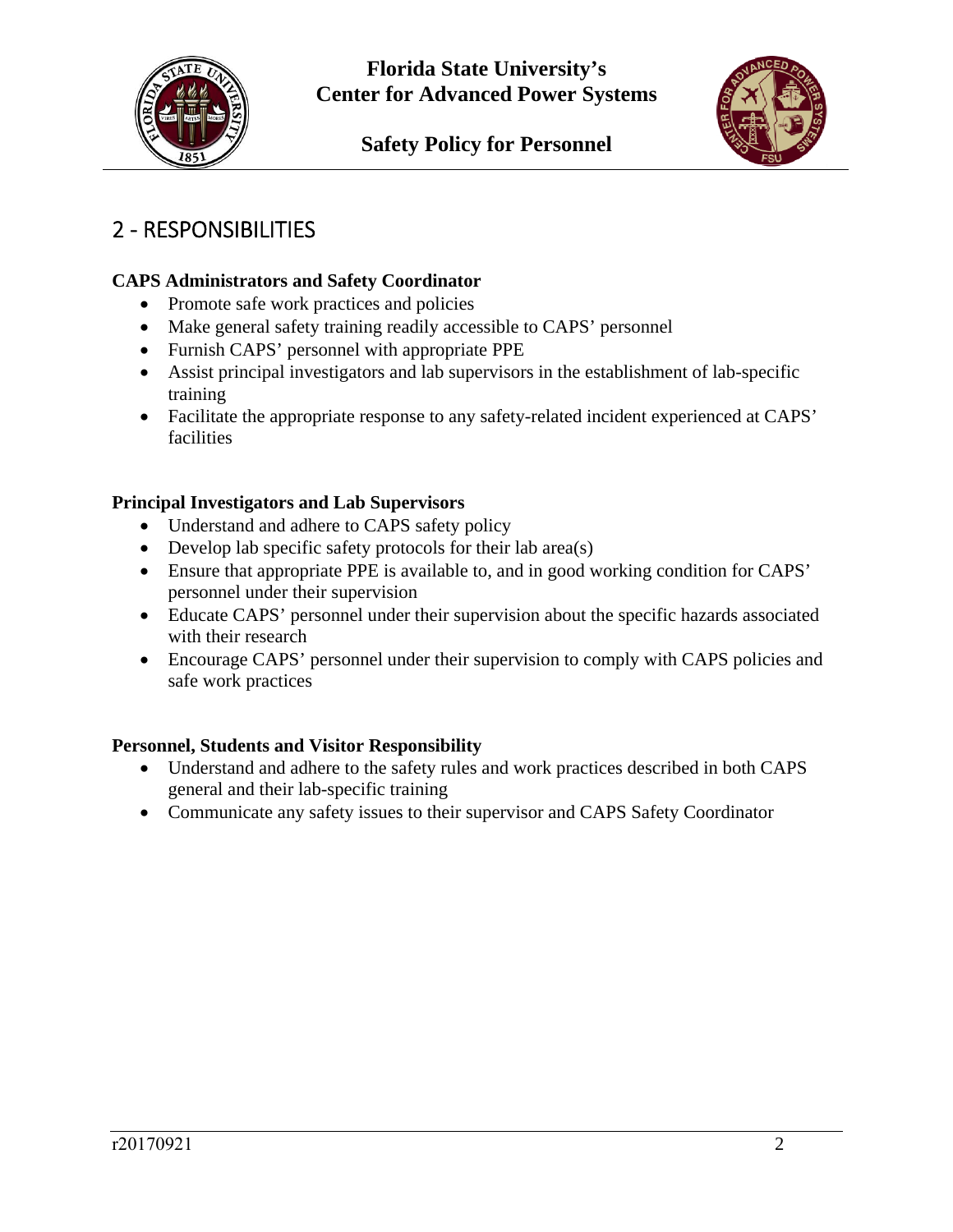



# 3 ‐ SAFE WORK PRACTICES

## **Personal Protective Equipment (PPE):**

At the request of a PI, a work hazard inspection team shall analyze electrical hazards in each laboratory and determine the required PPE to be worn. The expected use of PPE shall be communicated in the lab specific safety protocols posting.

- Personnel shall wear task-appropriate gloves, long sleeve shirt, long pants, close-toed shoes, and safety glasses when working in CAPS laboratories
- PPE shall be worn in accordance with NFPA 70E, and/or the posted lab safety protocols for the lab
- PPE shall be worn while working on or near exposed energized equipment
- Clothing materials shall be made from non-melting materials
- PPE shall be supplied by the CAPS Safety Coordinator or the laboratory PI/supervisor
- The user shall inspect PPE for damage prior to each use to verify that it is in safe operating condition

#### **Lock-out**

Lock-out is a method to control the source of energy so as to minimize employee exposure to hazards. A copy of CAPS Lock-out Tag-out procedure is available upon request.

- When performing maintenance on, setting up or modifying equipment, the power source must be disconnected from the equipment and locked-out by a qualified person. Each person who will work on the equipment must apply their own lock to the power source. After de-energizing and locking out the equipment, a qualified person shall test the equipment and verify that it is safe to be worked on
- Locks shall include a tag indicating the owner of the lock
- Only the owner of the lock may remove the lock
- Locks and tags for lock-outs will be provided by the CAPS Facilities Coordinator
- If any person encounters a piece of equipment that has been locked-out, that person shall not attempt to remove the lock/tag or attempt to energize the equipment. This is to ensure the safety of the person(s) who applied the lock(s), the equipment, and the equipment operator
- Laboratory PI's and supervisors are responsible for making sure that CAPS' personnel under their supervision understand the restrictions associated with locked-out equipment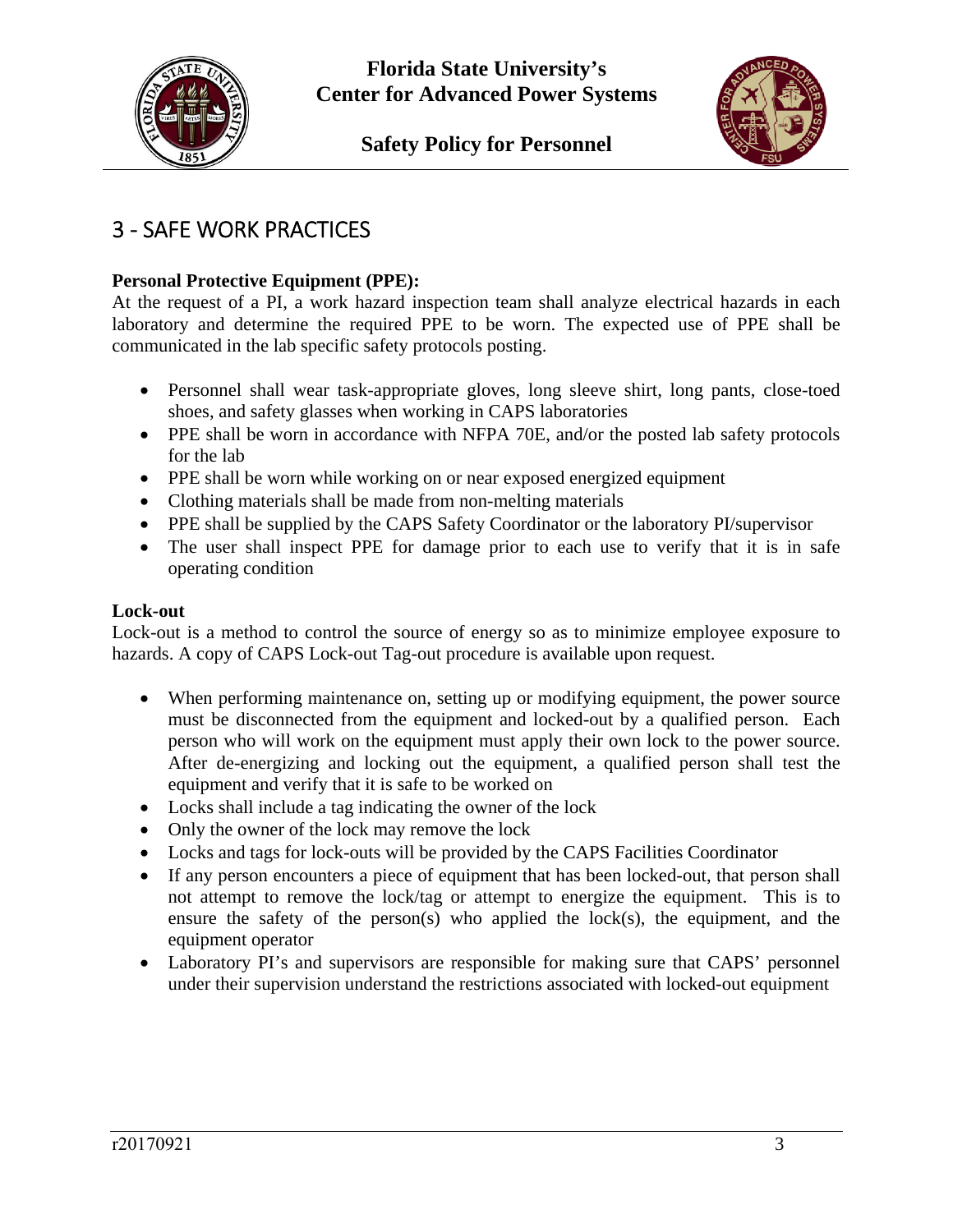



### **Additional Safe Work Practices**

- No food or drink is permitted in lab areas
- Lab workers shall employ the "buddy system", in which at least one person in addition to the primary researcher, who is familiar with the lab hazards, safety protocols, and emergency response procedures attentively participates in or observes the primary researcher's activities, to ensure that if one person is injured, the other can provide or solicit help
- All electrical enclosures shall conform to NFPA 70E Standard for Electrical Safety in the Workplace
- All exposed energized parts shall be made inaccessible to unqualified personnel
- Approach boundaries shall be established where exposed energized parts exist that could be accessible to unqualified personnel. Approach boundaries shall be established according to NFPA 70E. Only qualified personnel are permitted to work within any approach boundary. PPE must be worn when working within approach boundaries
- Only qualified personnel shall work on or near energized electrical parts
- CAPS' personnel shall not work on or near exposed energized parts of any voltage level that are not directly related to their research
- Qualified personnel may work on or near exposed energized parts only to test to ensure that the parts are safe to be worked (i.e. to ensure that the parts are de-energized) on or to trouble shoot a circuit
- When trouble shooting a circuit or testing parts that are known to be energized, a qualified person must wear appropriate PPE, use appropriately insulated tools, and follow laboratory safety procedures, developed by the PI
- Parts are considered safe to be worked on only after they have been physically isolated from the voltage source (including stored energy devices) and have been tested by adequate measurement devices to ensure they are de-energized
- Research lab areas that have exposed energized parts at any voltage level shall post safety signs to warn other personnel about the electrical hazards in that lab area
- Barricades shall be used in conjunction with safety signs where it is necessary to prevent or limit access to work areas containing exposed energized parts
- If it is deemed necessary by CAPS administration that work on energized on or work near equipment is necessary, no less than two qualified people shall be involved in the work, to ensure that if one person is injured, the other can provide or solicit help
- All after-hours research shall be approved by the Principal Investigator/Lab Supervisor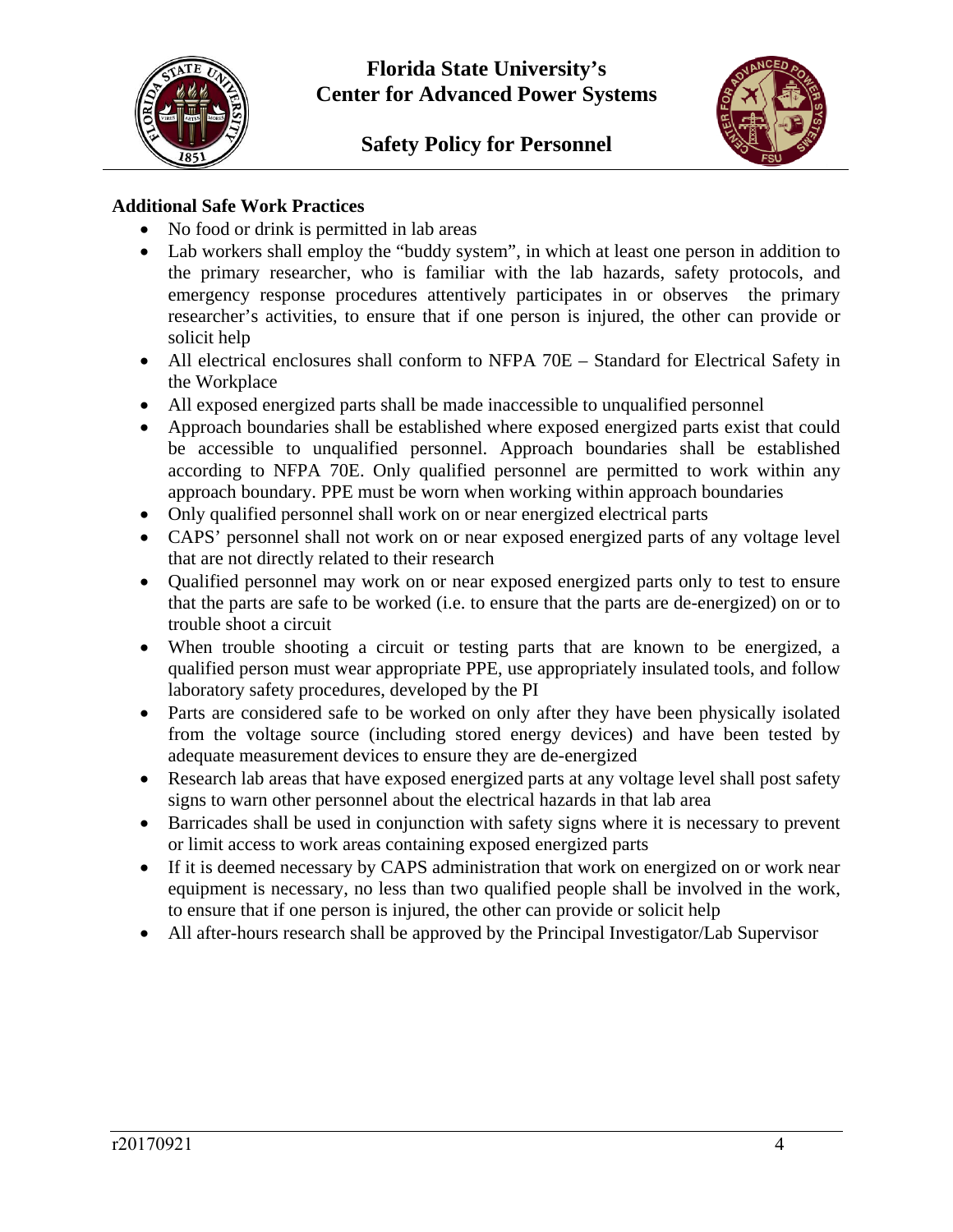

**Safety Policy for Personnel** 



## 4 ‐ SAFETY TRAINING RESOURCES

CAPS' personnel are required to complete CAPS general safety training no less than once per calendar year in order to maintain access to CAPS laboratories. Compliance with remote laboratory safety protocols (i.e. NHMFL labs, FSU main campus labs, College of Engineering labs, etc.) will not be considered sufficient for access to a CAPS laboratory. Similarly, CAPS personnel who use remote laboratory facilities must comply with the training requirements for that lab. Anyone working in a CAPS laboratory who feels that the level of safety training is inadequate for the hazards in their lab, is encouraged to contact CAPS Safety Coordinator for supplementary training. Training can entail any combination of general, lab specific training, and EH&S developed training, as required by a lab's PI. Access to CAPS training can be achieved by complying with PI requirements for training. The resources listed below are common sources for CAPS Safety Training.

- *FSU EH&S Hazardous Waste Awareness Training* Florida State University's Department of Environmental Health and Safety requires that each person who accesses an FSU research laboratory attend Hazardous Waste Awareness training. Each person is required to attend the classroom-based training no less than one time during their career at FSU. A listing of the dates and locations of this training, entitled, "*Hazardous Waste Awareness/Introduction to Laboratory Safety/Hazard Communication*", is available online at: https://pub.extranet.fsu.edu/sites/safety/forms/Lists/Safety%20Training/AllItems.aspx. A link to the online version of this training is available from CAPS Safety Homepage (https://www.caps.fsu.edu/employee-information/safety/). Whenever CAPS personnel utilize this training, they should forward a copy of the email indicating completion to the CAPS Safety Coordinator. The requirement for EH&S Hazardous Waste Awareness Training can be waived for specific labs with approval from the CAPS Safety Committee.
- *CAPS Classroom General Safety Training -* CAPS' personnel, students and visitors who will be working on or near energized electrical equipment for research purposes shall be given the opportunity attend a training session conducted by a person no less than three times per calendar year. The classroom safety training topics shall include, but not be limited to, general laboratory safety, hazardous waste awareness, electrical safety, cryogen safety, and emergency response actions.
- *CAPS Online General Safety Training* CAPS general safety training is available online at https://www.caps.fsu.edu/employee-information/safety/. This training is available at the user's convenience to facilitate compliance with CAPS requirement that all personnel take the general safety training at least once every 12 months. The information in the CAPS Online General Safety Training shall be functionally equivalent to the information in the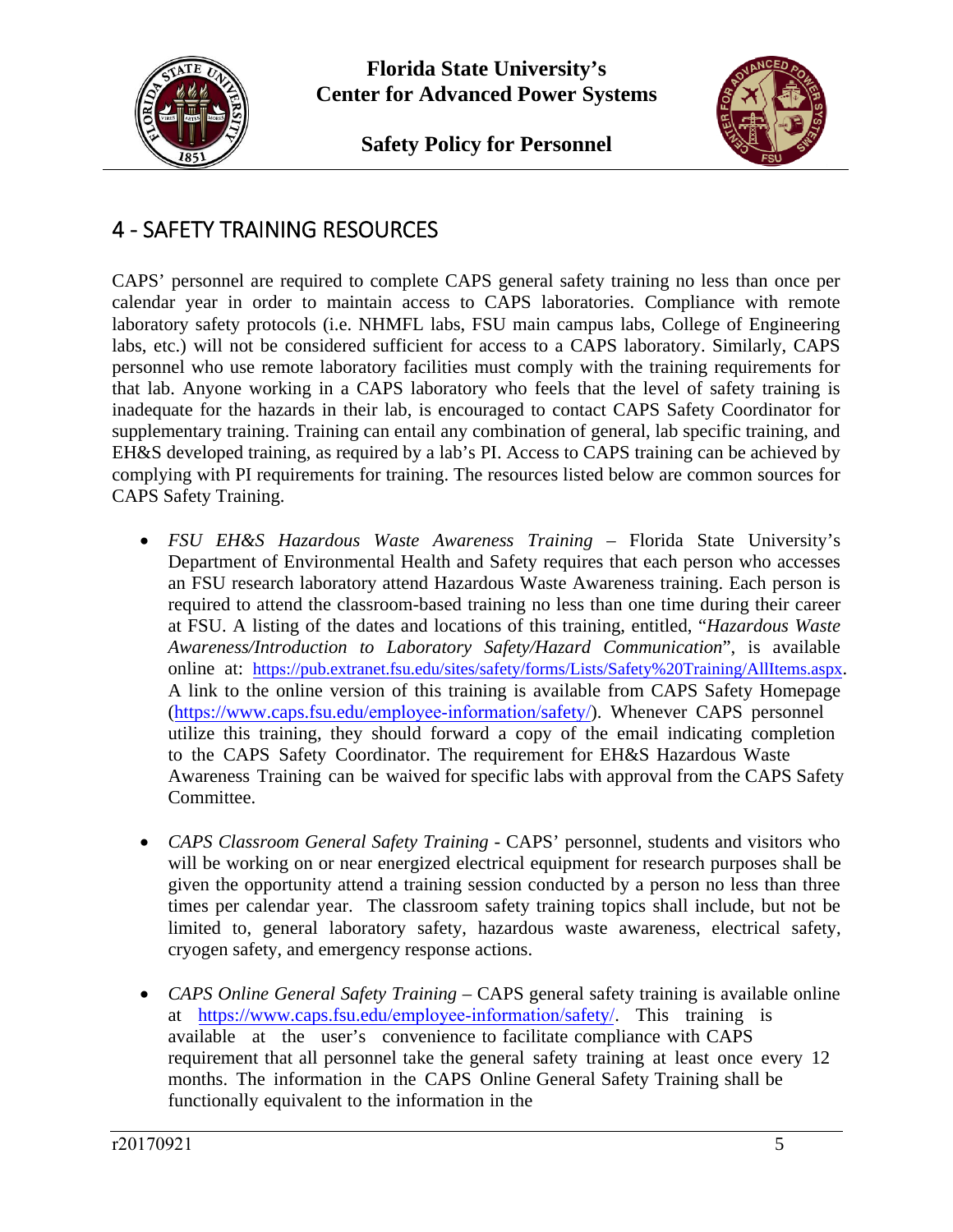

**Safety Policy for Personnel** 



CAPS Classroom General Safety Training. If the online training option is selected, the user must attain a minimum score of 80% in order to comply with training requirements.

- *Lab-Specific Safety Training* CAPS' personnel, students and visitors who will work in CAPS' laboratories shall receive job specific training developed by their PI in order to gain access to that specific laboratory. This training will cover the lab specific safety protocols, including, but not limited to: lab-specific hazards, hazard mitigation actions, high level experimental details, emergency contact information, emergency response actions, and any additional training required prior to acquiring lab access. The trainee may be required to demonstrate safe work practices and proper use of personal protective equipment (PPE) prior to gaining access to the laboratory. The CAPS Safety Coordinator shall be notified of completion of lab-specific training. Lab-specific safety training does not exempt lab users from the requirement to complete CAPS General Safety Training, which is a pre-requisite to gaining access to any lab.
- *FSU EH&S Training* Florida State University's Department of Environmental Health and Safety has generated several safety training modules for specific types of hazards commonly encountered on FSU's campus. The training modules are available online at https://www.safety.fsu.edu/sections/trainingonline.php. Whenever CAPS personnel utilize this training, they should forward a copy of the email indicating completion to the CAPS Safety Coordinator. The training includes, but is not limited to:
	- o Compressed Gas Safety
	- o Cryogen Safety
	- o Electrical Safety Awareness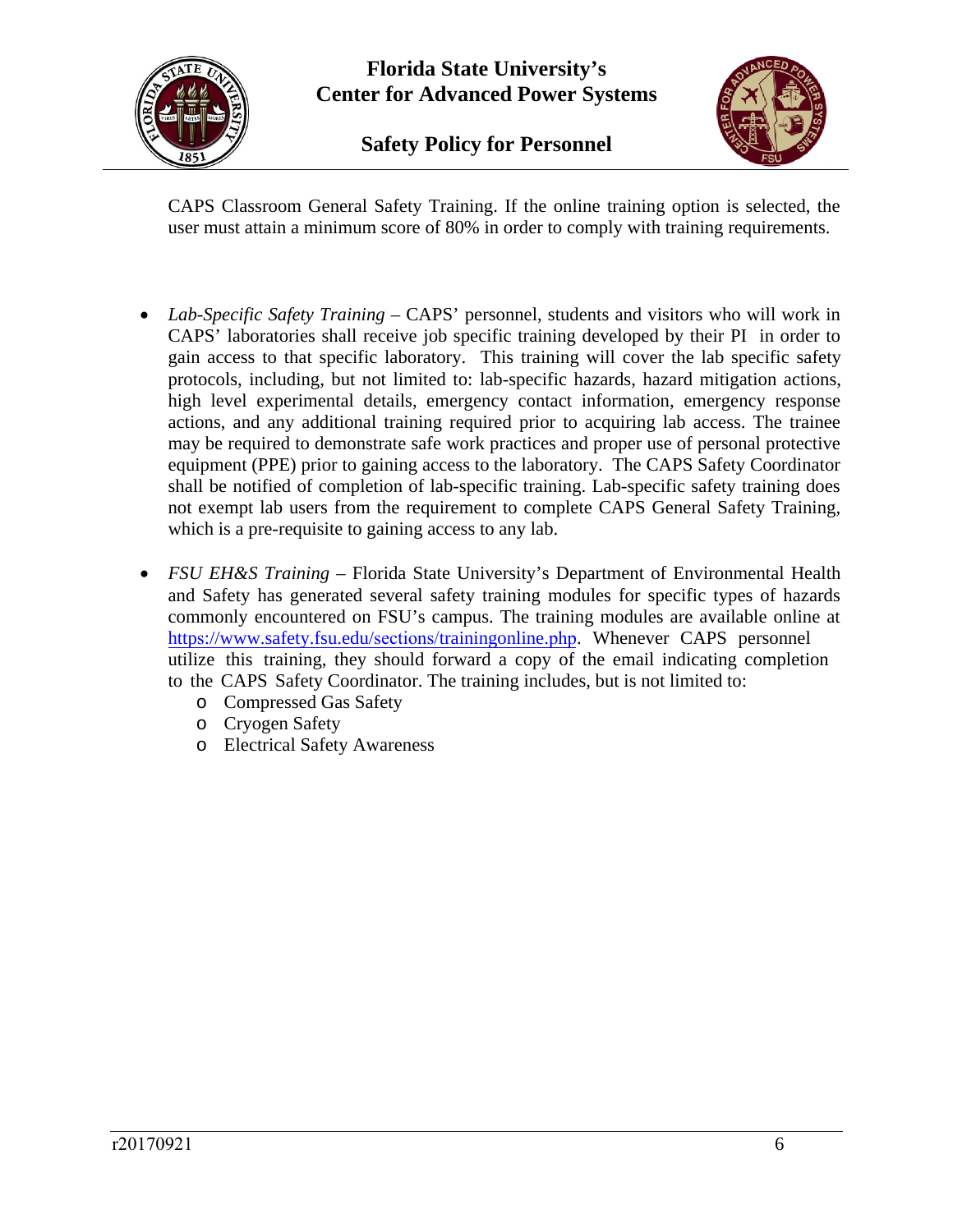



# 5 ‐ LAB SPECIFIC SAFETY PROTOCOLS

## **Lab Specific Safety Protocols**

CAPS' Safety Committee shall perform a work hazard analysis for each research laboratory in CAPS' facility. The work hazard analysis shall include (but not be limited to) inspections for electrical hazards, fire hazards, cryogen hazards, chemical hazards, and rotating equipment. The team will also evaluate the need for any personal protective equipment (PPE) and/or special tools required for users to conduct research safely.

CAPS' Safety Committee shall consist of:

- Principal Investigator/Supervisor for the research lab
- CAPS Safety Coordinator
- A Representative from CAPS Facilities group
- A Representative from FSU's Department of Environmental Health and Safety (EH&S)
- Specialist(s) for addressing specific workplace hazard(s) as required

Lab specific safety protocols shall be posted in each laboratory in CAPS' facility. The postings will set forth safe work practices for all types of hazards in the lab area. The document shall identify lab-specific hazards, hazard mitigation actions, high level experimental details, emergency contact information, emergency response actions, and any additional training required prior to acquiring lab access. A hard copy of the postings shall be mounted on a wall or door in each laboratory area and be in clear view of workers.

### **Adherence to Lab Protocols**

The procedures and safe work practices described in the lab specific safety protocols shall be followed by all CAPS' personnel working in the laboratory. It is the responsibility PI and/or the PI's designated Lab Supervisor to ensure that CAPS' personnel under their supervision are adequately trained and understand the work policies set forth in the lab posting.

In the event that anyone is found to be bypassing procedures or not following safe work practices, power to the research equipment will be removed, and the equipment will be locked out. The violator's lab access will be revoked, and re-training on both general and lab-specific policies must be demonstrated to the satisfaction of both the PI and the CAPS Safety Coordinator before lab access may be restored.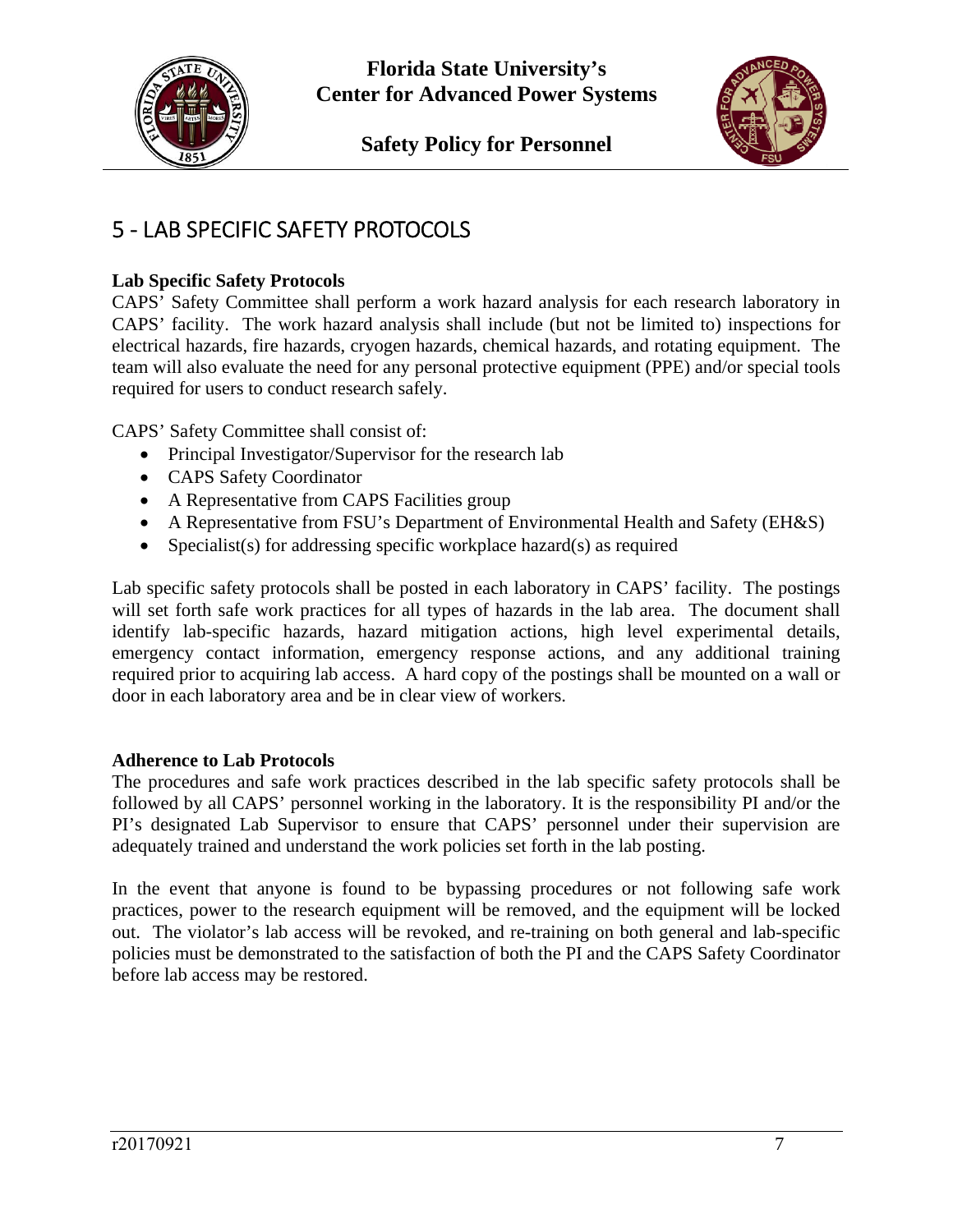



## 6 – TRAINING REQUIREMENTS

## **CAPS General Safety Training**

All CAPS faculty, staff, students and visitors are required to take the CAPS General Safety Training prior to gaining access to any CAPS lab space.

### **EH&S Hazardous Waste Training**

All CAPS faculty, staff, students, and visitors who are likely to handle hazardous chemical during their stay with CAPS are required to take the EH&S Hazardous Waste Training prior to gaining access to any CAPS lab space. All staff and students are required to attend a classroom Hazardous Waste Awareness training presented by EH&S no less than once during their stay at FSU. However, for immediate access, the Hazardous Waste Online Refresher course can be taken prior to the classroom training to expedite access to the lab space. Successful completion of the online refresher training does not, however, release the user from the requirement to take the classroom-based training.

Visitors to CAPS facilities who will not handle hazardous chemicals may sign the Visitor Hazardous Waste Training Refusal Form and gain access to CAPS labs without taking the EH&S Hazardous Waste Training.

#### **Lab-Specific Training**

All CAPS faculty, staff, students, and visitors are required to review the Lab-Specific Safety Protocol developed by the PI prior to gaining access to a particular CAPS lab space.

#### **Frequency**

Regardless of your level of training, all required trainings are required to be updated annually in order to maintain access to CAPS' laboratory facilities. Failure to comply will result in loss of access to all of CAPS labs, if either CAPS General Safety Training, or EH&S Hazardous Waste Training become delinquent, or specific labs if a Lab-Specific Training becomes delinquent.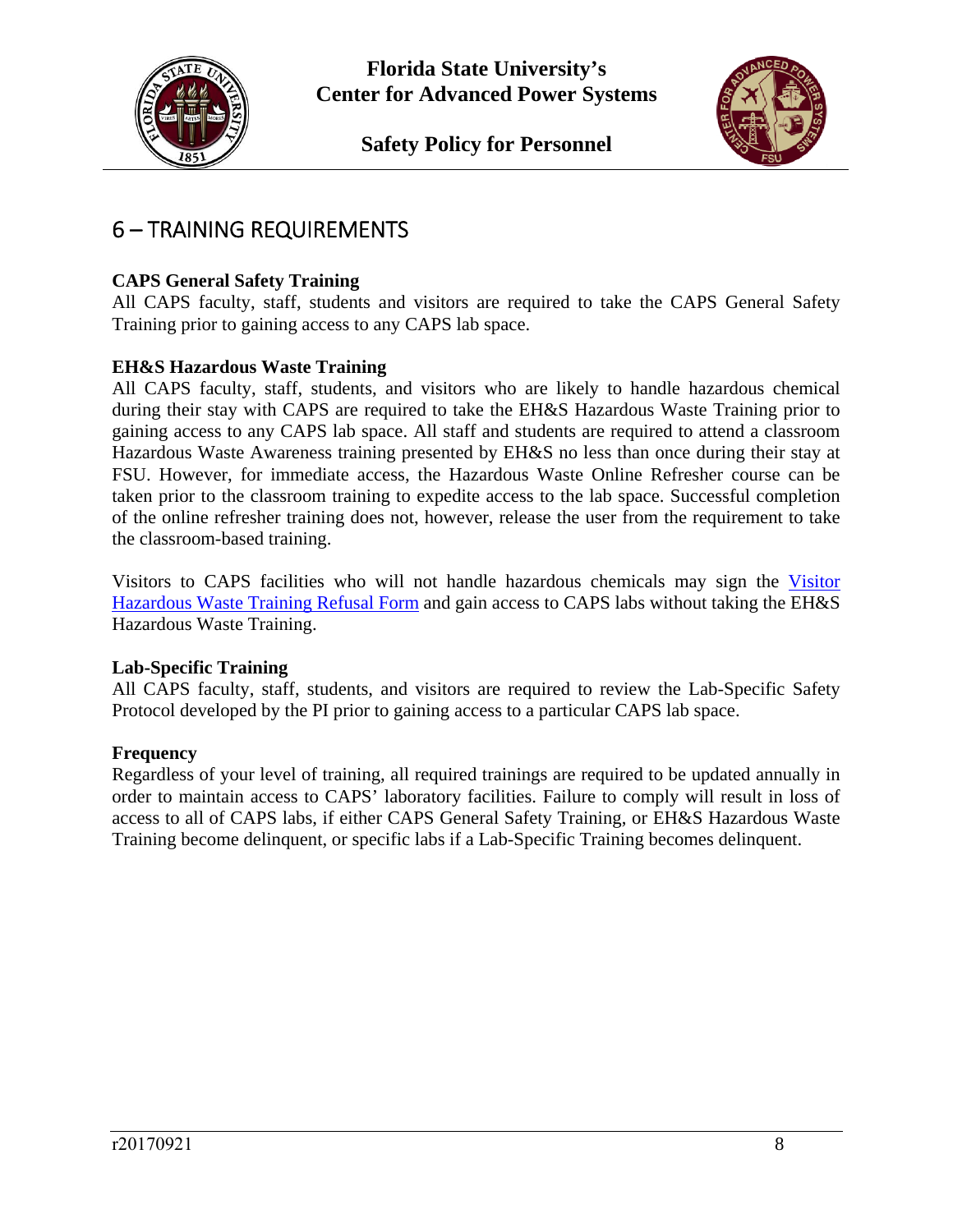



## 7 ‐ EMERGENCY RESPONSE TOOLS

CAPS building and research facilities include 8 Fire alarm pull stations, 18 Fire extinguishers, 2 Safety showers & eye wash stations, and 1 Automatic Electronic Defibrillator (AED). 11 First Aid Kits, 9 Emergency shunt trip buttons, to promote a safe workplace for personnel.

## **Fire Alarm Pull Stations**

The first floor of CAPS' building, which includes the low bay and the high bay buildings has 6 fire alarm pull stations. There are 2 fire alarm pull stations in the MVDC building. The high voltage building (lab) does not contain any fire alarm pull stations. Refer to the lab specific instructions for that lab to determine the best options for accessing a fire alarm pull station in that area. Fire alarm pull stations in the upper floors of the building are located near the stairs. In the event of a building evacuation emergency, congregate at the rally point in the north east corner of the parking lot.

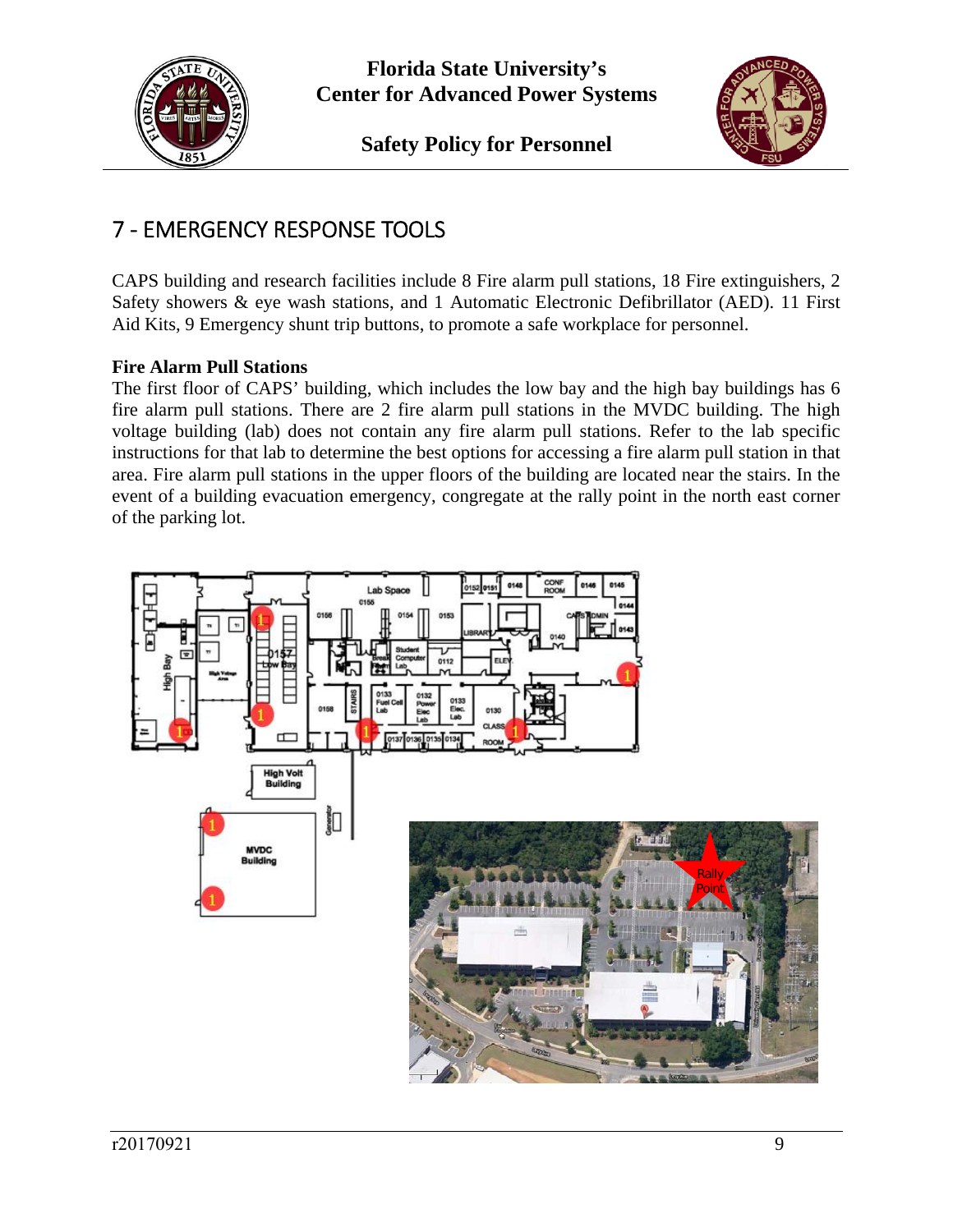

## **Safety Policy for Personnel**



#### **Fire Extinguishers**

Only personnel who have been trained in the safe handling of fire extinguishers shall operate them in emergencies. 17 of the 18 fire extinguishers on the first floor, and out-buildings associated with CAPS' research facilities are ABC-type fire extinguishers.  $1 \text{ CO}_2$  fire extinguisher has been placed in the low bay (157) because of the extent of electrical equipment in that area. The remainder of the building is outfitted with fire extinguishers, in compliance with the Florida Fire Prevention Code. The ABC-type fire extinguishers are serviced by the Fire Safety Section within FSU's Department of Environmental Health and Safety.  $CO<sub>2</sub>$  fire extinguishers must be serviced by a private company. The location of fire extinguishers throughout the first floor laboratories and the outbuildings is shown in the figure below.

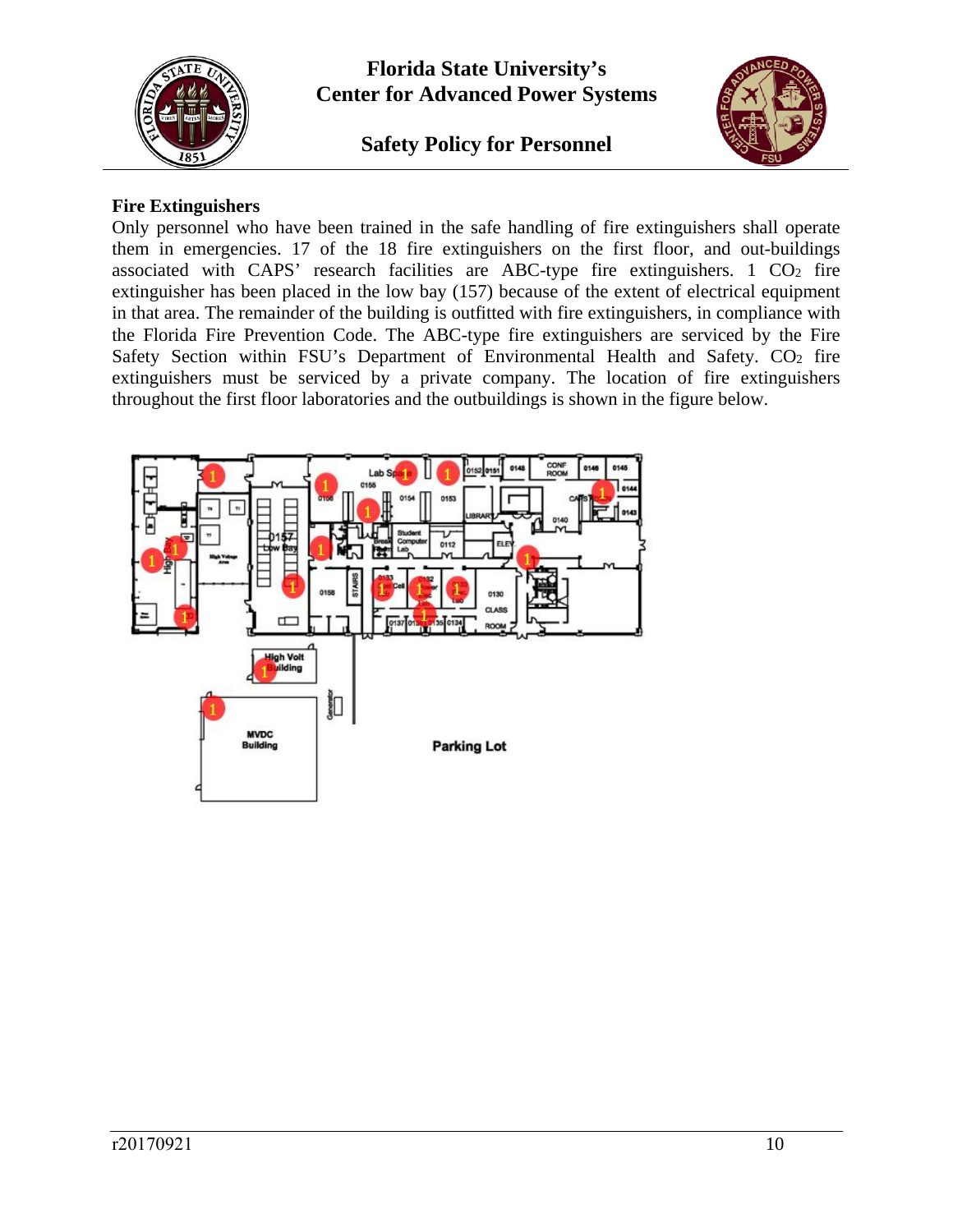



## **First Aid Kits**

CAPS' laboratories are equipped with first aid kits that are stocked with materials for treating minor injuries. Each first aid kit contains a materials inventory sheet. If any first aid kit is found to be missing materials, notify the CAPS Safety Coordinator of the need. First aid kits are located in the areas shown in the figure below.



For personnel who suffer injuries that are in excess of what can be treated from the first aid kit, they, or a co-worker should engage the Emergency Response System by calling 911. Examples of such injuries are when a worker: is rendered unconscious, experiences electrical shock (not matter how "minor"), exhibits an altered mental state, exhibits excessive bleeding, or has suffered severe burns.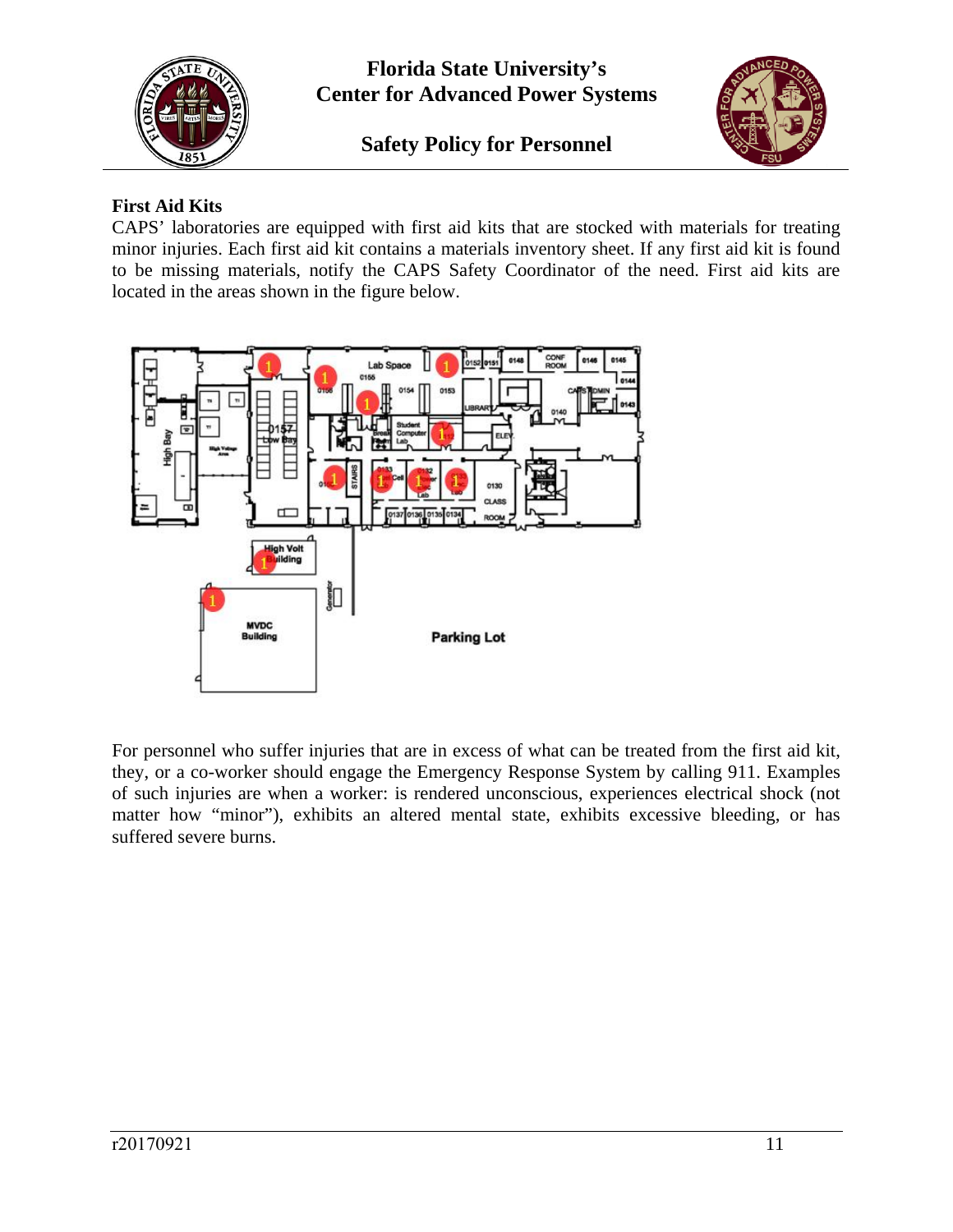

## **Safety Policy for Personnel**



#### **Emergency Shunt Trip Systems**

CAPS' laboratories are equipped with emergency shunt trip systems, to which all electrical experiments should be connected. These systems are designed so that when an emergency shunt trip button is engaged, all devices connected to the system will lose power. The emergency shunt trip systems do not, however affect the lighting in the lab areas. It is the responsibility of PIs, lab supervisors, and research personnel to understand how the emergency shunt trip system in their area functions, and to verify that their experiment has been properly connected to the emergency shunt trip system by facilities personnel. The figure below shows the location and number of emergency shunt trip buttons installed at CAPS' facility. Details on the functionality of each system should be covered in Lab-specific training manuals. There is also a shunt trip system in room 229 that is not shown on the map below.

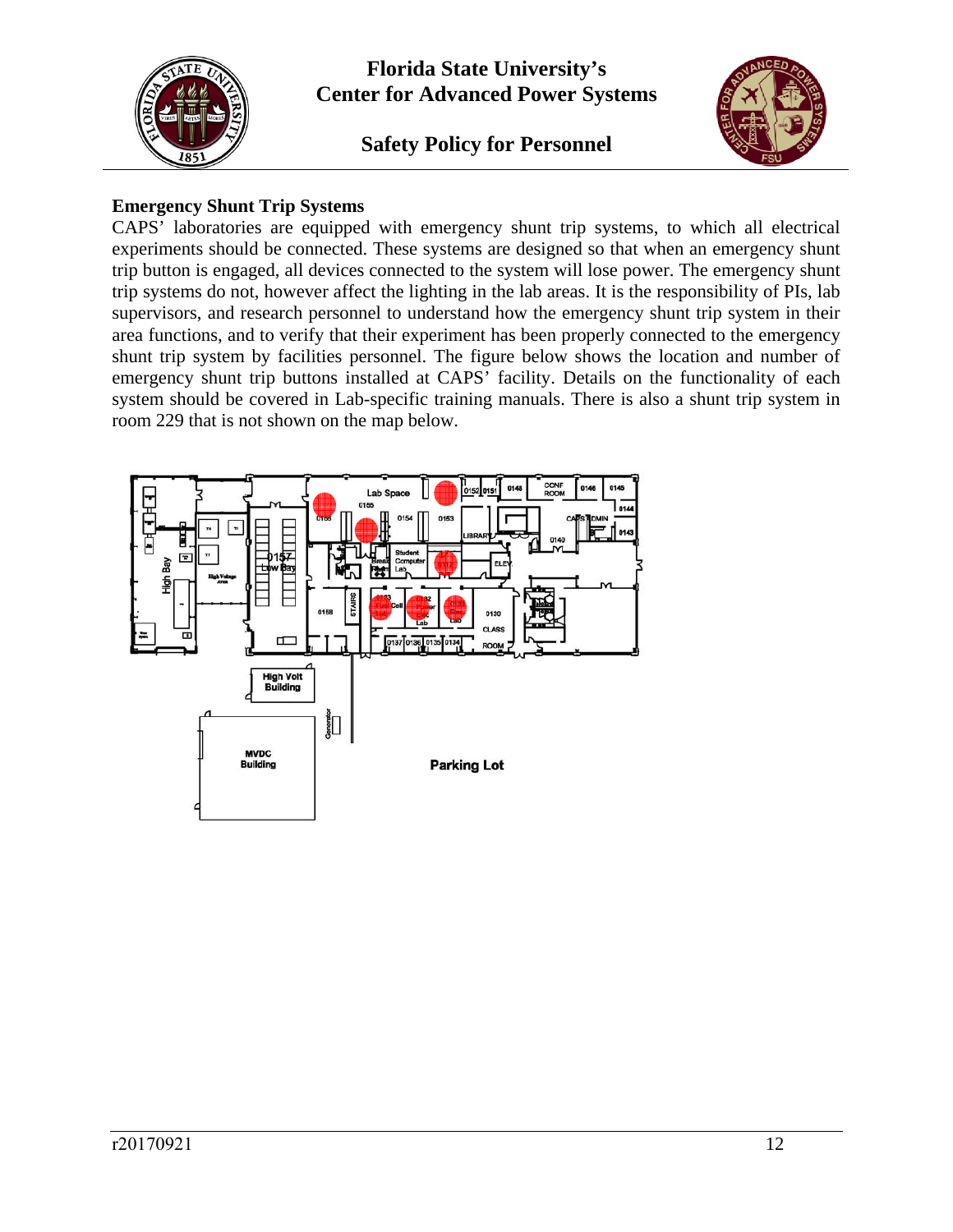

**Safety Policy for Personnel** 



## **AED**

CAPS maintains one AED (automated external defibrillator). The device is located just outside of CAPS' control room, on the main first floor hallway. It is the responsibility of CAPS' Security Officer to maintain this device in proper working condition. It is strongly recommended that personnel receive training on the proper use of an AED, but in the case of sudden cardiac arrest, anyone is encouraged utilize this device, and follow the verbal prompts in an effort to save a life. Any time the AED is used, the emergency response system (911) should be engaged. The location of CAPS' AED is shown in the image below.

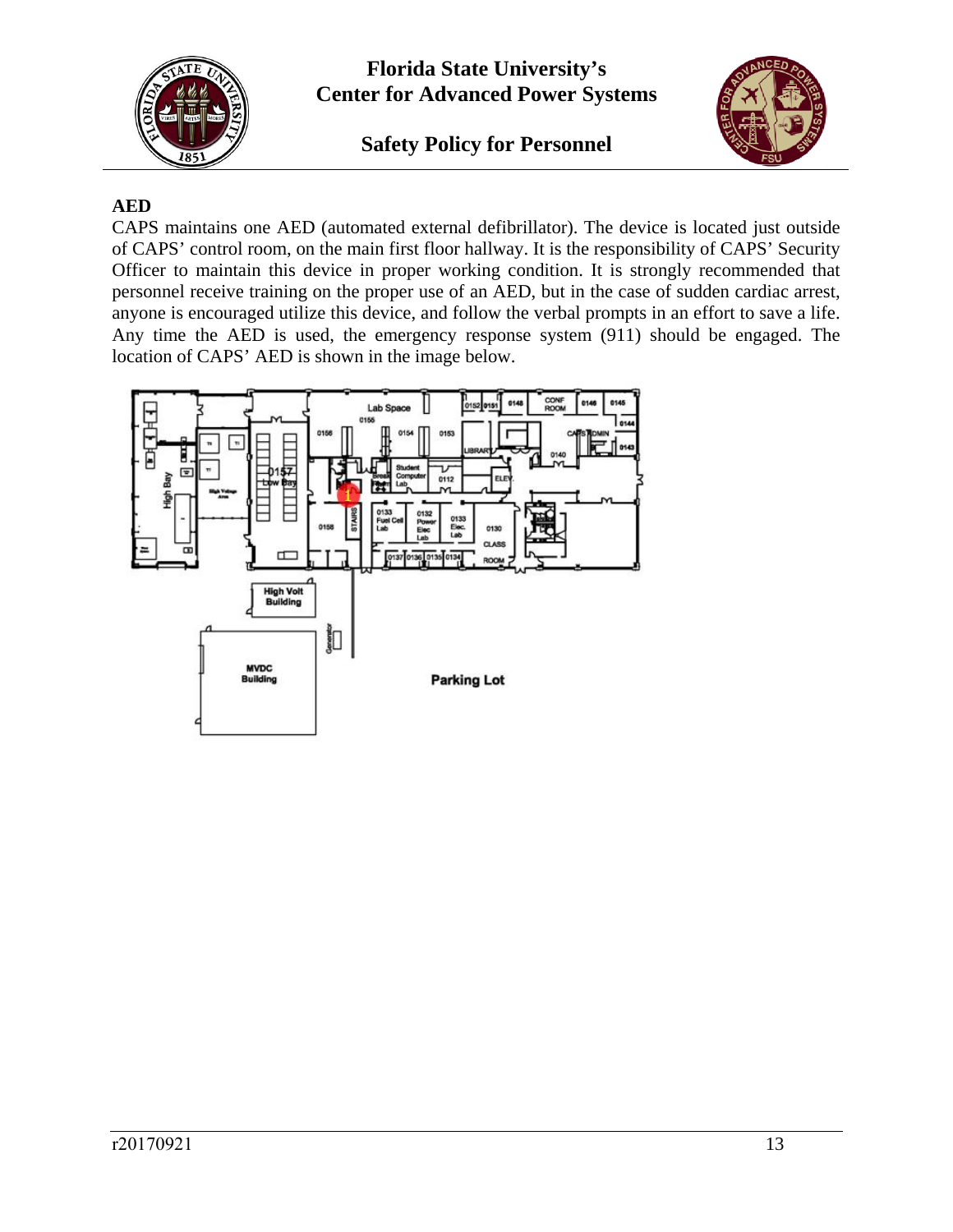



# 8 ‐ EMERGENCY ACTIONS

The Florida State University has installed a emergency siren system throughout its campus. CAPS is located in FSU's Southwest Campus, which is served by a portion of this system. The figure below shows the areas for which the audible alerts are design to be heard while outside. The siren system is not intended to be audible while inside of buildings.



Information regarding criminal activity, weather alerts, hazardous conditions, and a once-persemester tests are broadcast through this system. In the event of the Southwest Campus Siren System sounding, CAPS personnel can acquire information regarding university-related safety information by tuning into AM radio station 530, or by calling the FSU information hotline at 850-644-4636.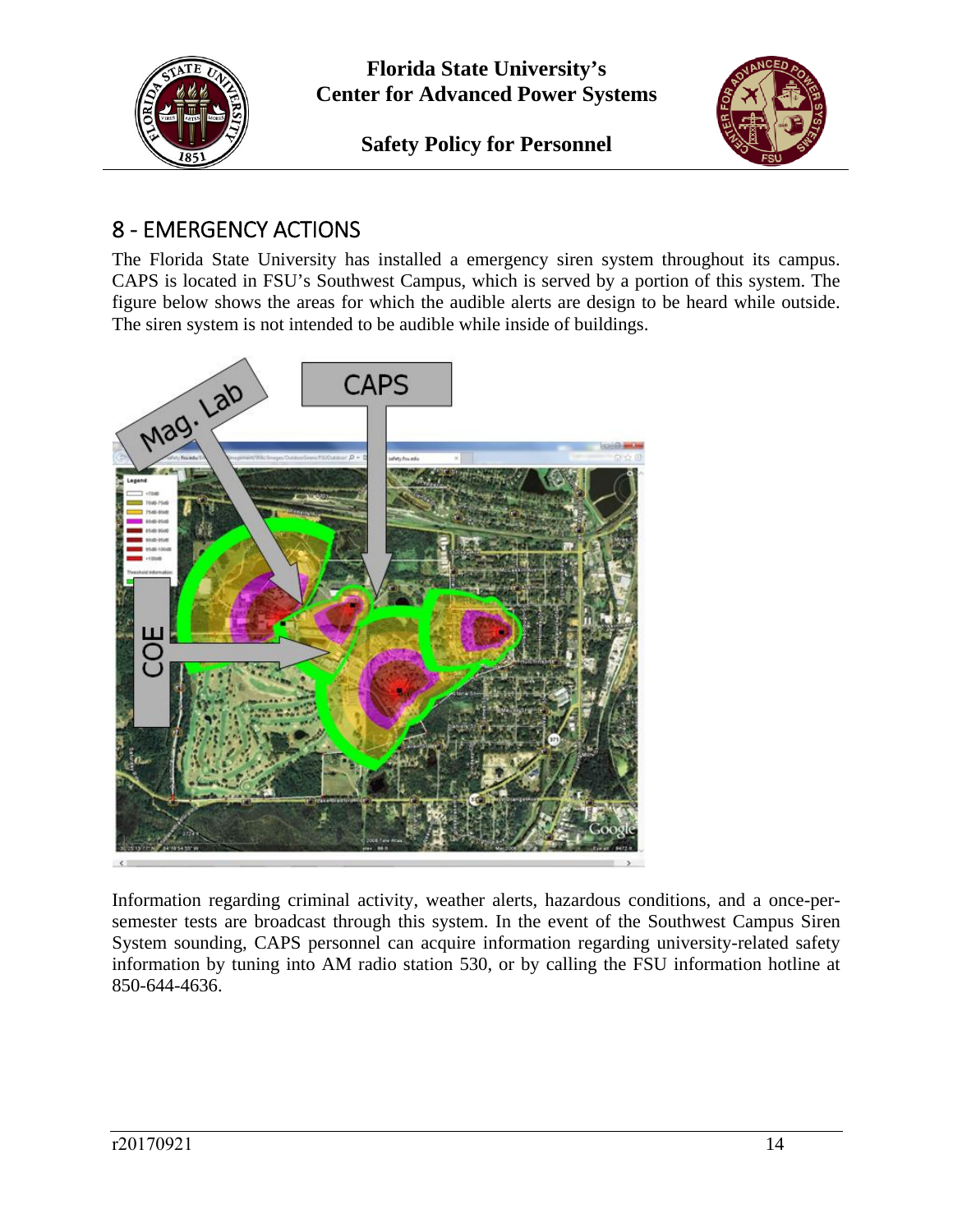



## **ACCIDENTS INVOLVING INJURY**

In the event of an accident, incidents involving faculty, staff, or students must be documented, using the EH&S 11-2 Accident investigation Report, which can be found at https://www.safety.fsu.edu/form/index.php. For injuries requiring medical attention, of any kind, injured faculty and staff must call Amerysis at 800-455-2079; injured students should seek medical care (at Thagard Student Health Center if feasible) or personal physician. Students must use his/her health insurance.

### **FIRE**

In case of a fire, required actions are:

- call 911 or campus police at 644-1234 immediately
- if fire alarm has not sounded pull manual pull station
- if safe, remove power from burning equipment or area

Personnel who have received appropriate training are not required to, but may:

- Help injured personnel if safe to do so (DON'T BECOME A VICTIM)
- Extinguish with appropriate fire extinguisher